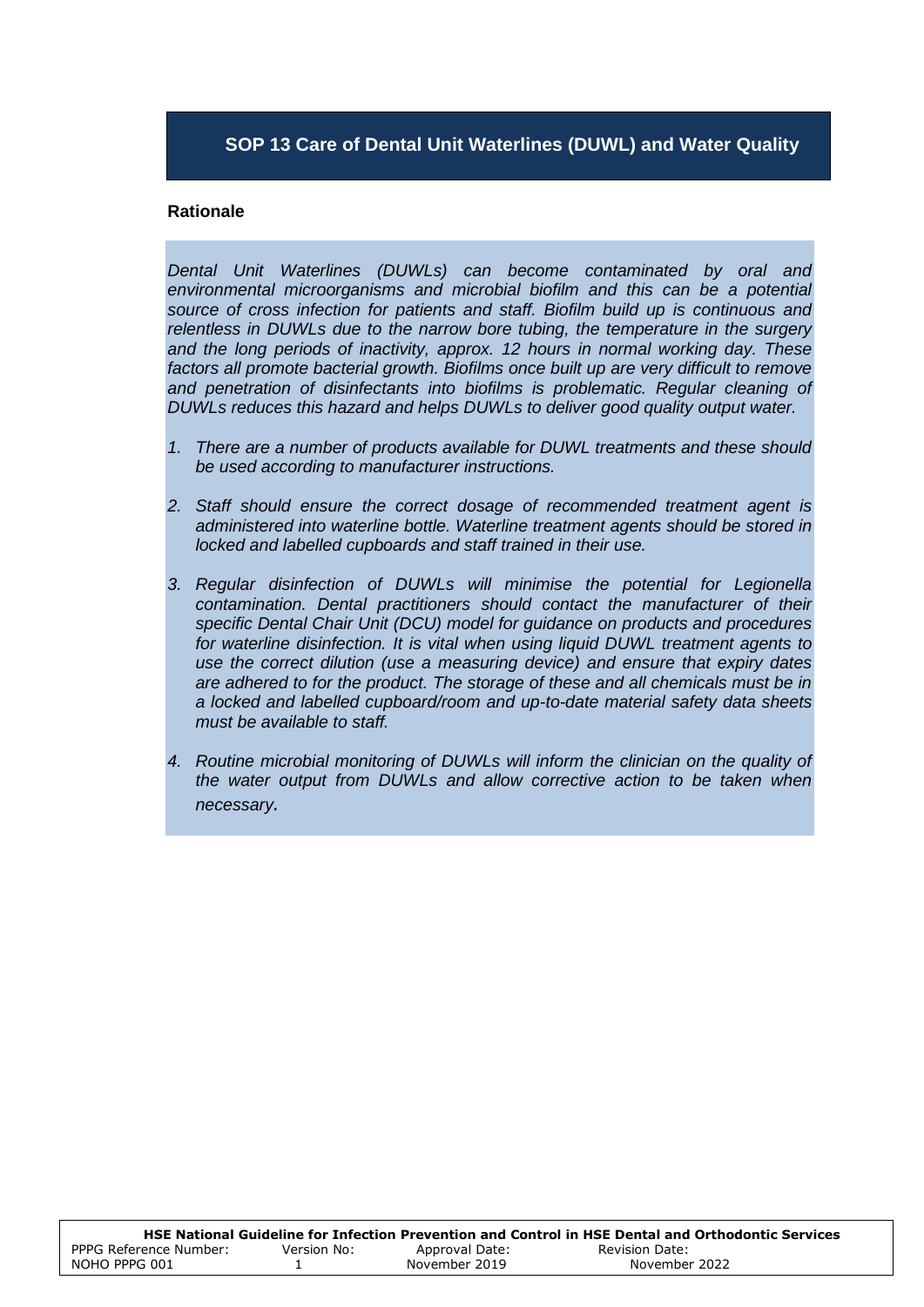### **13.1** *Legionella* **risk assessment - Summary Table**

As per current Irish National Guidelines legislation (HPSC, 2009) each Dental Department is required to carry out an annual *Legionella* risk assessment. This risk assessment should look at the following criteria outlined in the summary table below:

| What are the main<br>water risks in the<br>dental surgery for<br>Legionella and<br>other pathogenic<br>microbes? | These include:<br>Aerosolised water from DUWLs which can be<br>swallowed, inhaled or introduced into open wounds<br>Water temperature between 20-50°C<br>$\bullet$<br>Stagnant water, infrequently used waterlines and slow<br>$\bullet$<br>handpiece waterline where water is not routinely used<br>Build-up of deposits in water (hard water minerals)<br>٠<br>Wash hand basins and taps<br>$\bullet$ |                                                                                                  |  |
|------------------------------------------------------------------------------------------------------------------|---------------------------------------------------------------------------------------------------------------------------------------------------------------------------------------------------------------------------------------------------------------------------------------------------------------------------------------------------------------------------------------------------------|--------------------------------------------------------------------------------------------------|--|
| Who is at risk?                                                                                                  | <b>High risk</b>                                                                                                                                                                                                                                                                                                                                                                                        | <b>Low risk</b>                                                                                  |  |
|                                                                                                                  | Immuno-compromised,<br>medically compromised<br>individuals and the elderly                                                                                                                                                                                                                                                                                                                             | Patients and those<br>accompanying them<br>Dental staff and patients                             |  |
| How can we reduce<br><b>DUWL risks in the</b>                                                                    | <b>Treating/Disinfecting of</b><br><b>DUWL</b>                                                                                                                                                                                                                                                                                                                                                          | <b>Duration</b>                                                                                  |  |
| surgery?<br>Handpiece lines,<br>scalers and air water                                                            | Continuous/intermittent<br>biocides                                                                                                                                                                                                                                                                                                                                                                     | Use according to<br>manufacturer's instructions                                                  |  |
| syringes including<br>cuspidor                                                                                   | Periodic shocking of lines after<br>periods of inactivity                                                                                                                                                                                                                                                                                                                                               | As required                                                                                      |  |
|                                                                                                                  | Morning flushing of all DUWLs                                                                                                                                                                                                                                                                                                                                                                           | 1 minute                                                                                         |  |
|                                                                                                                  | <b>Flushing DUWLs between</b><br>patients                                                                                                                                                                                                                                                                                                                                                               | 15-30 seconds                                                                                    |  |
|                                                                                                                  | Flushing of DUWLs at end of<br>the session                                                                                                                                                                                                                                                                                                                                                              | 2 minutes                                                                                        |  |
|                                                                                                                  | Disconnection of unused water<br>lines to prevent back<br>contamination e.g. dental chair<br>units                                                                                                                                                                                                                                                                                                      | As required                                                                                      |  |
|                                                                                                                  | DUWL bottle hygiene - in<br>relation to the bottle's lifespan<br>refer to manufacturer's<br>instructions                                                                                                                                                                                                                                                                                                | Weekly                                                                                           |  |
|                                                                                                                  | <b>Testing of DUWLs</b>                                                                                                                                                                                                                                                                                                                                                                                 | <b>Duration</b>                                                                                  |  |
|                                                                                                                  | Validated laboratory procedure<br>for Legionella bacteria testing                                                                                                                                                                                                                                                                                                                                       | Annually - provided results<br>are within acceptable limits                                      |  |
|                                                                                                                  | Aerobic heterotrophic bacteria<br>total viable counts                                                                                                                                                                                                                                                                                                                                                   | Six monthly - provided results<br>are within acceptable limits                                   |  |
|                                                                                                                  | Pseudomonas aeruginosa<br>(If both six monthly tests are<br>negative if does not need to be<br>repeated the following year)                                                                                                                                                                                                                                                                             | Six monthly at the same time<br>as aerobic heterotrophic<br>bacteria total viable counts<br>test |  |

|                        |             |                | HSE National Guideline for Infection Prevention and Control in HSE Dental and Orthodontic Services |
|------------------------|-------------|----------------|----------------------------------------------------------------------------------------------------|
| PPPG Reference Number: | Version No: | Approval Date: | Revision Date:                                                                                     |
| NOHO PPPG 001          |             | November 2019  | November 2022                                                                                      |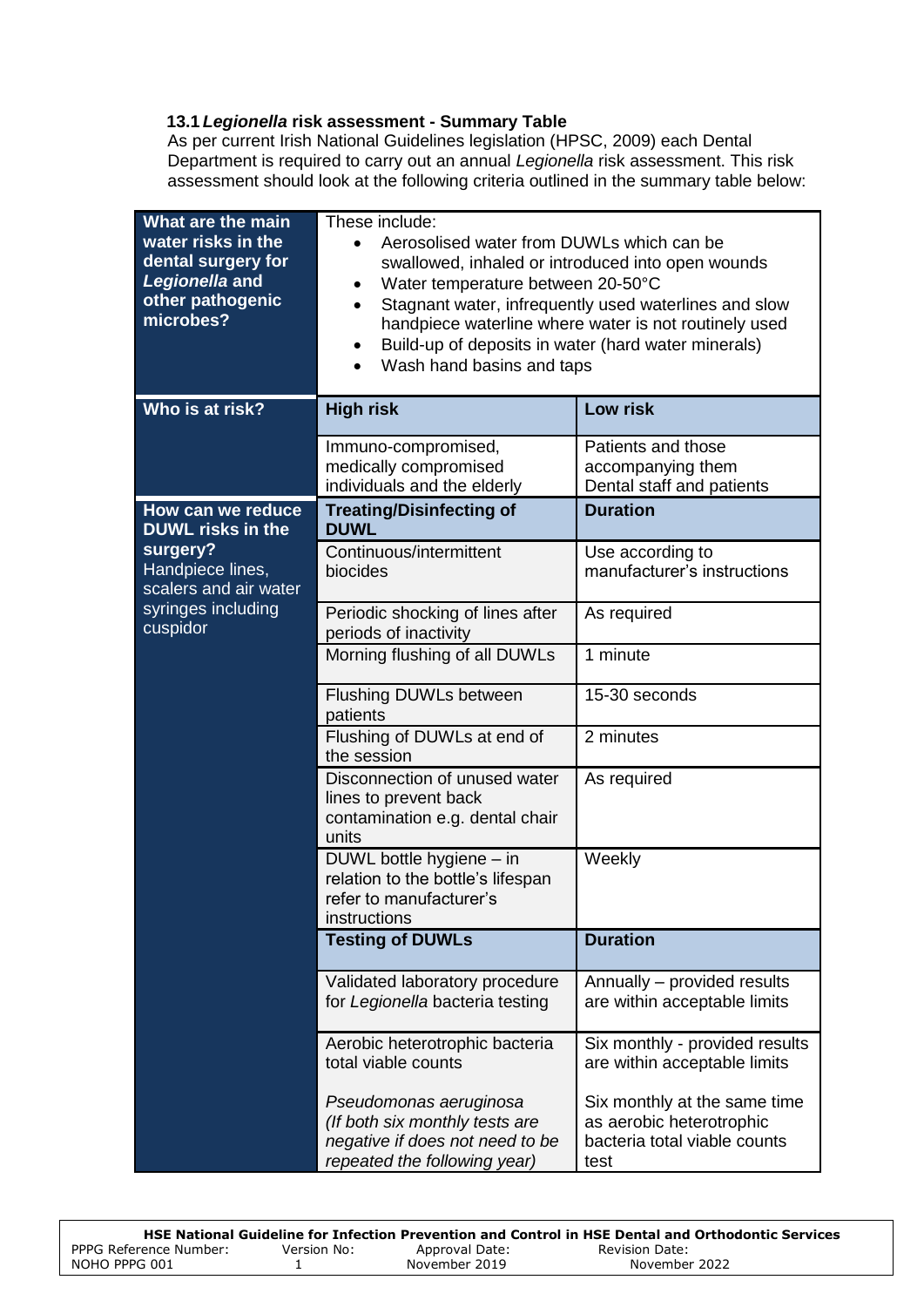| How can we reduce<br>risks from wash                                                                                                                                                                                                                                                                                                                                                                                                                                                                                                                                                                                               | Dental surgery wash hand basins                                                                                                                                                                                                                                                                                                                                                                                                                                                                                                                                                                                                                                                                                                                                                                                                                                                                                                                                             |
|------------------------------------------------------------------------------------------------------------------------------------------------------------------------------------------------------------------------------------------------------------------------------------------------------------------------------------------------------------------------------------------------------------------------------------------------------------------------------------------------------------------------------------------------------------------------------------------------------------------------------------|-----------------------------------------------------------------------------------------------------------------------------------------------------------------------------------------------------------------------------------------------------------------------------------------------------------------------------------------------------------------------------------------------------------------------------------------------------------------------------------------------------------------------------------------------------------------------------------------------------------------------------------------------------------------------------------------------------------------------------------------------------------------------------------------------------------------------------------------------------------------------------------------------------------------------------------------------------------------------------|
| hand basins?<br>Ideally hand wash<br>basins should have<br>an offset drain outlet<br>that is not impacted<br>by tap water flow.<br>Only clinical pattern<br>hand wash basins<br>with an offset drain<br>outlet that is not<br>impacted by tap<br>water flow should be<br>used in clinical<br>environments.<br><b>Sensor taps</b><br>Although sensor taps<br>may improve hand<br>hygiene, evidence<br>suggests that there is<br>a greater risk of<br>internal surfaces and<br>components of these<br>types of taps<br>becoming<br>contaminated with<br>microorganisms and<br>biofilm in comparison<br>to manually operated<br>taps. | Testing of water temperature should be undertaken bi-<br>$\bullet$<br>annually at the same time aerobic heterotrophic count tests<br>are undertaken.<br>Cold water should be below, <20°C degrees and hot water<br>$\bullet$<br>greater than $> 50^{\circ}$ C* degrees.<br>It is permissible to use mixer taps fitted with a TMV set to<br>$\bullet$<br>38-40°C to avoid scalding.<br>Daily cleaning of hand basin and taps<br>$\bullet$<br>1) First step: clean and dry tap(s)<br>2) Second step: clean sink surface<br>3) Third step: clean the wastewater outlet<br>Use a combined detergent disinfectant wipe<br>Infrequently used surgeries/taps (periods in excess of 1<br>week)<br>All taps should be flushed on Monday mornings or after<br>$\bullet$<br>several days' inactivity (after holidays).<br>Run the taps weekly/prior to use<br>3 minutes hot and 3 minutes cold<br>٠<br>Mixer taps 3 minutes in coldest and 3 minutes hottest<br>$\bullet$<br>position. |

Table 13: *Legionella* risk assessment - Summary Table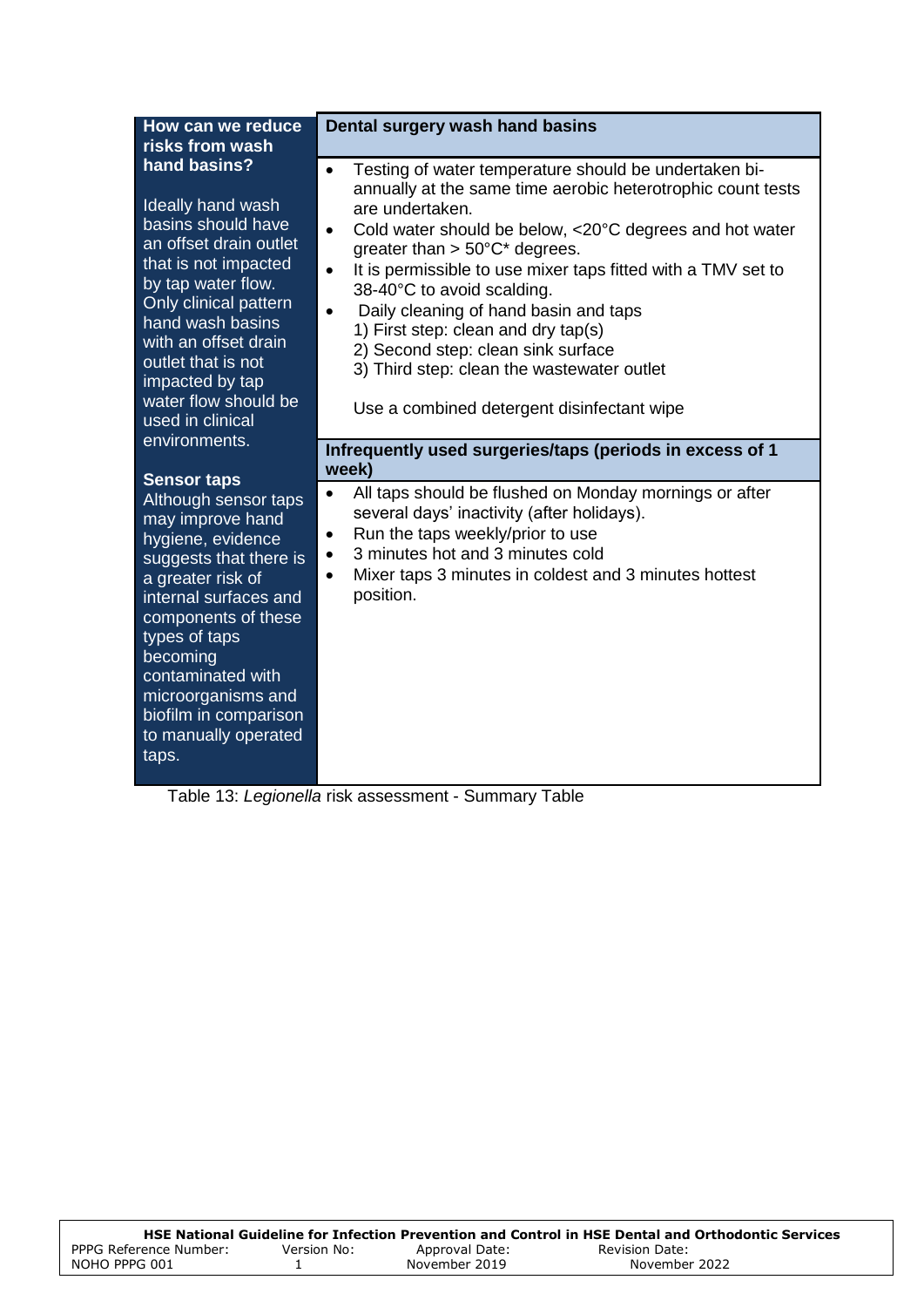## **13.2 DUWL testing**

*The efficacy of the waterline cleaning system should be tested using the following validated test procedures. There are a number of commercial companies and public analyst laboratories who perform this testing. Dental units have dental waterlines supplying several instrument hoses, three-in-one air/water syringes, patient's cup filler and cuspidor bowl rinse outlets. All these waterlines are normally interconnected, however where clinics have deactivated water lines to e.g. slow handpiece and cuspidor it is important that these unused waterlines are disconnected from the dental unit waterline network to prevent back contamination of waterlines supplying other instruments.*

# **13.2.1**

DUWLs should be tested for:

- (a) Aerobic heterotrophic bacterial count (six monthly)
- Testing will usually be carried out by an accredited testing company on your behalf.

| <b>Aerobic heterotrophic</b><br>bacterial counts<br>below |                                                                                                               |
|-----------------------------------------------------------|---------------------------------------------------------------------------------------------------------------|
| ≤100 cfu/ml                                               | Good                                                                                                          |
| ≤500 cfu/ml                                               | Recommended by Centers for Disease Control and<br>Prevention(CDC) and the American Dental Association<br>ADA) |

Table 14: Aerobic heterotrophic bacterial counts

- Aerobic heterotrophic bacterial counts should be undertaken at six-monthly intervals for controlled systems (i.e. counts within acceptable parameters), or more frequently if high bacterial counts are recorded.
- Results >500 cfu/ml indicate the system needs to be shocked to reduce bacterial counts and DUWL will need to be re-tested as advised by laboratory.
- If building works in the clinic impact on water systems, DUWL will need to be retested for aerobic heterotrophic bacterial counts and *Legionella* bacteria.
- The *Pseudomonas aeruginosa* test should be carried out at the same time as the aerobic heterotrophic counts test (six monthly). The *Pseudomonas aeruginosa* test should be carried out in the first year of accredited laboratory testing. If both six monthly results are negative it does not need to be repeated the following year and testing from then on will be *Legionella* tests and Aerobic heterotrophic culture tests.

(b) *Legionella* bacteria (annually in spring or summer)

- Testing will usually be carried out by an accredited testing company on your behalf.
- Samples should be tested for *Legionella pneumophilia* serotype 1, *Legionella pneumophilia* other than serotype 1 and *Legionella* species by an accredited laboratory using Buffered Charcoal Yeast Extract Agar (BCYE) according to ISO 11731 (including acid lysis).
- Some accredited laboratories will do the sampling on site. However if not, it is best to send samples by courier to the laboratory within a few hours of collection. Do not store in a fridge.
- It is best to have the water samples taken and tested by pubic analyst laboratory or accredited laboratory. Ideally water samples should be processed within a few hours.

|                        |             |                | HSE National Guideline for Infection Prevention and Control in HSE Dental and Orthodontic Services |
|------------------------|-------------|----------------|----------------------------------------------------------------------------------------------------|
| PPPG Reference Number: | Version No: | Approval Date: | Revision Date:                                                                                     |
| NOHO PPPG 001          |             | November 2019  | November 2022                                                                                      |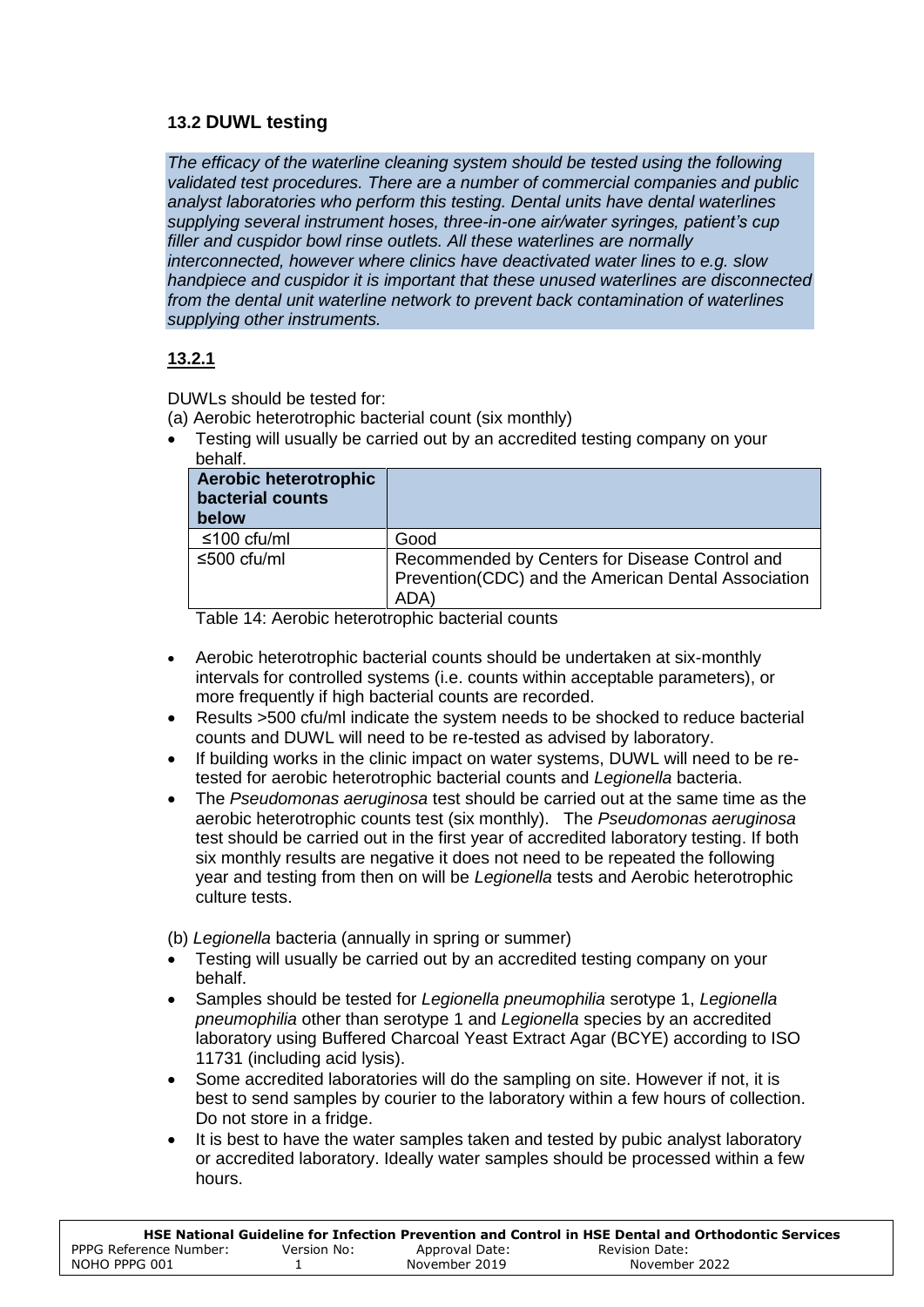| Legionella Bacteria results | For dental chair units                          |
|-----------------------------|-------------------------------------------------|
|                             | Ideal                                           |
| <100 (cfu/litre)            | Resample immediately consider shock             |
|                             | disinfection if in upper end of range           |
| >100 (cfu/litre)            | Remedial action required shocking/              |
|                             | Disinfect and retest until satisfactory control |
|                             | level is achieved                               |

Table 15: *Legionella* bacteria results

### **Refer to Appendix XVI for procedures on testing for Aerobic heterotrophic bacterial count and** *Legionella* **bacteria.**

## **13.3 Dental unit waterline bottle hygiene**

- Appropriate PPE must be worn safety goggles, mask, gloves and apron.
- Cleaning of DUWL bottles should be carried out on a weekly basis on the last schedule day of the individual surgery in use.
- When handling/changing the clean water bottle, clean gloves must be worn. A major source of contamination of water bottles is bacteria and skin cells from operator's hands.

| <b>Method A:</b><br>(follow manufacturer's instructions) |                                                                                                                                                                                                                                                                                                                                                                                                                               |         | <b>Method B:</b>                                                                                                                                                                                                                                                                                   |
|----------------------------------------------------------|-------------------------------------------------------------------------------------------------------------------------------------------------------------------------------------------------------------------------------------------------------------------------------------------------------------------------------------------------------------------------------------------------------------------------------|---------|----------------------------------------------------------------------------------------------------------------------------------------------------------------------------------------------------------------------------------------------------------------------------------------------------|
| 4.                                                       | 1. Clean with non-foaming detergent (not<br>domestic detergent) by swirling soapy<br>water solution in bottle.<br>2. A soft brush may be used on collar<br>area. This brush should be replaced<br>weekly.<br>3. Following the cleaning, rinse the bottle<br>thoroughly with clean water, allow it to<br>dry and store inverted.<br>Replace with clean dry bottle on the<br>dental unit (to prevent aerosol<br>contamination). | $1_{-}$ | Some manufacturers have<br>marketed chemical products to aid<br>in the cleaning of the bottle, please<br>use these according to<br>manufacturer instructions<br>2. An alternative bottle should be<br>attached to waterlines, when<br>undertaking this work (to prevent<br>aerosol contamination). |

Table 16: Procedure for DUWL bottle hygiene

.

 Water bottles have a lifespan and need to be replaced if damaged or according to manufacturer's instructions.

#### **13.4 Care of Dental Unit Waterlines after periods of inactivity (periods in excess of 1 week)**

DUWLs must be shocked with a biocide particularly after holidays and periods of inactivity in line with biocide manufacturer's instructions. Residual Disinfectant strip tests are available for checking for residual disinfectants in DUWLs post shocking and flushing and are recommended for use.

|                        |             |                | HSE National Guideline for Infection Prevention and Control in HSE Dental and Orthodontic Services |
|------------------------|-------------|----------------|----------------------------------------------------------------------------------------------------|
| PPPG Reference Number: | Version No: | Approval Date: | Revision Date:                                                                                     |
| NOHO PPPG 001          |             | November 2019  | November 2022                                                                                      |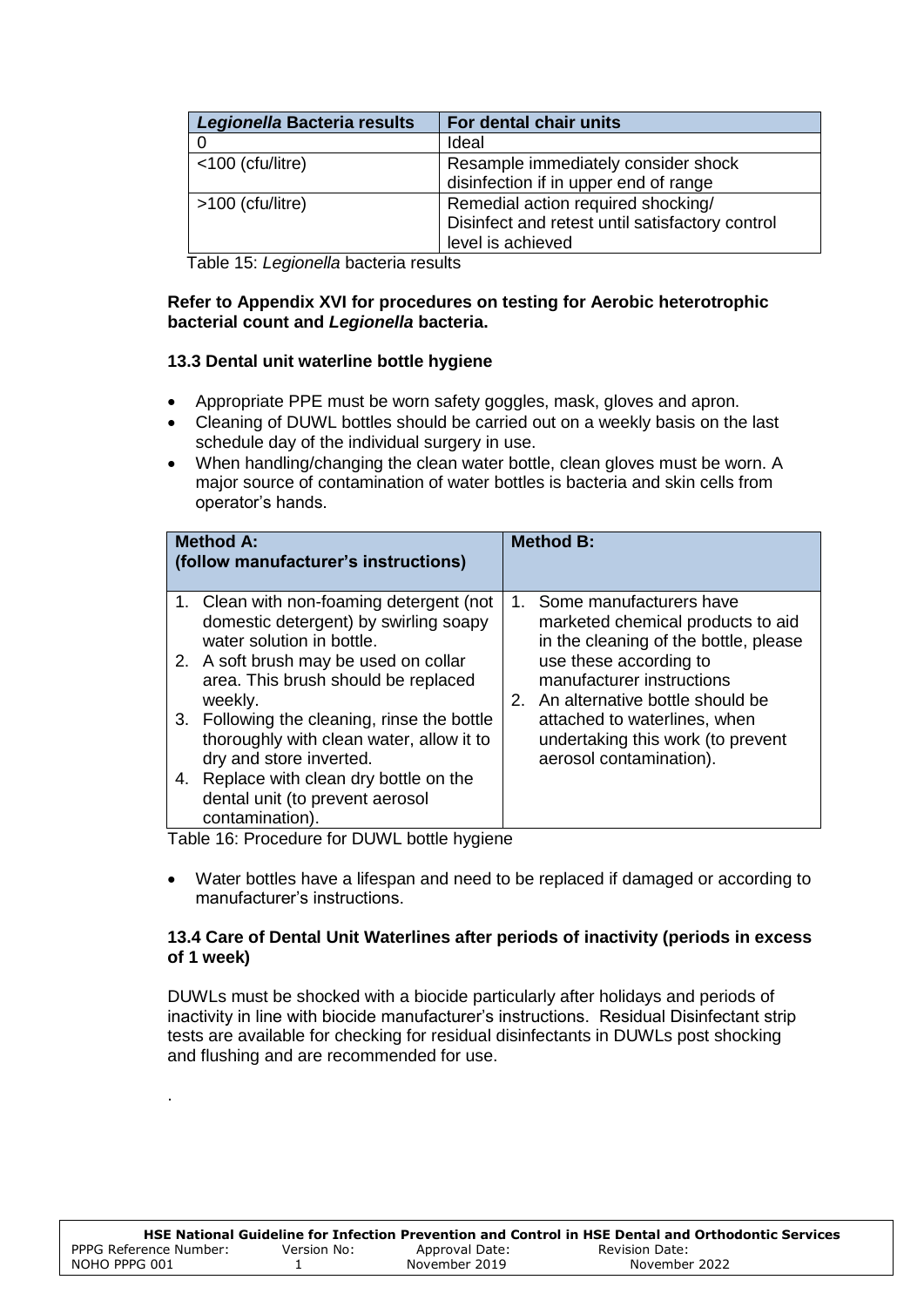## **13.5 Flushing of Dental Unit waterlines**

- DUWLs should be flushed with water for one minute at the beginning and end of a treatment session to flush out retracted oral material and stagnant water.
- DUWLs should be flushed with water for 15- 30 seconds between patients to flush out retracted fluids and particles. All waterlines on the dental unit should be included in the flushing process. Where a water line is not in use, the waterline should be disconnected at source.

## **13.6 Care of the handpiece/scaler lines**

- After use flush/run water through the handpiece/scaler for 15-30 seconds e.g. a disposable cup can be used to collect water or the unit may have an automated flushing system.
- Remove, clean, oil and sterilise the handpiece/scaler as per SOP 10 on decontamination.
- The couplings/tubing must be cleaned with a combined detergent/disinfectant wipe
- Care of Cavitron<sup>™</sup> should be treated as a dental unit waterline.

## **13.7 Care of the 3 in 1 (air/water) water lines**

*As with the dental handpiece, the dental air/water syringe enters the patient's mouth*  and is therefore at risk of contamination by oral fluids. The following procedure is recommended for the air/ water syringe: *the air/ water syringe:* 

- After use flush water through the 3 in 1 syringe for 15-30 seconds.
- Disposable tips should be removed.
- The impervious barrier is removed and discarded.
- The air/ water syringe surface is cleaned with appropriate detergent/disinfectant system/wipe.
- The surface is allowed to dry and a new impervious barrier and a new disposable tip is placed for the next patient.

#### **13.8 Sterile water**

- Water used in the dental autoclave must be sterile/distilled/RO and deionised and of sufficient quality to meet manufacturer's recommendation.
- Sterile saline is used for irrigation during surgical procedures.
- Sterile water can only be considered sterile until it is opened (assuming it is used before expiry date) - thereafter it will become contaminated.
- It is important that sterile water is used immediately or as soon as is practical after opening (i.e. within one day) if the quality is to be guaranteed.
- Once a sterile water container is opened it should be stored in the fridge.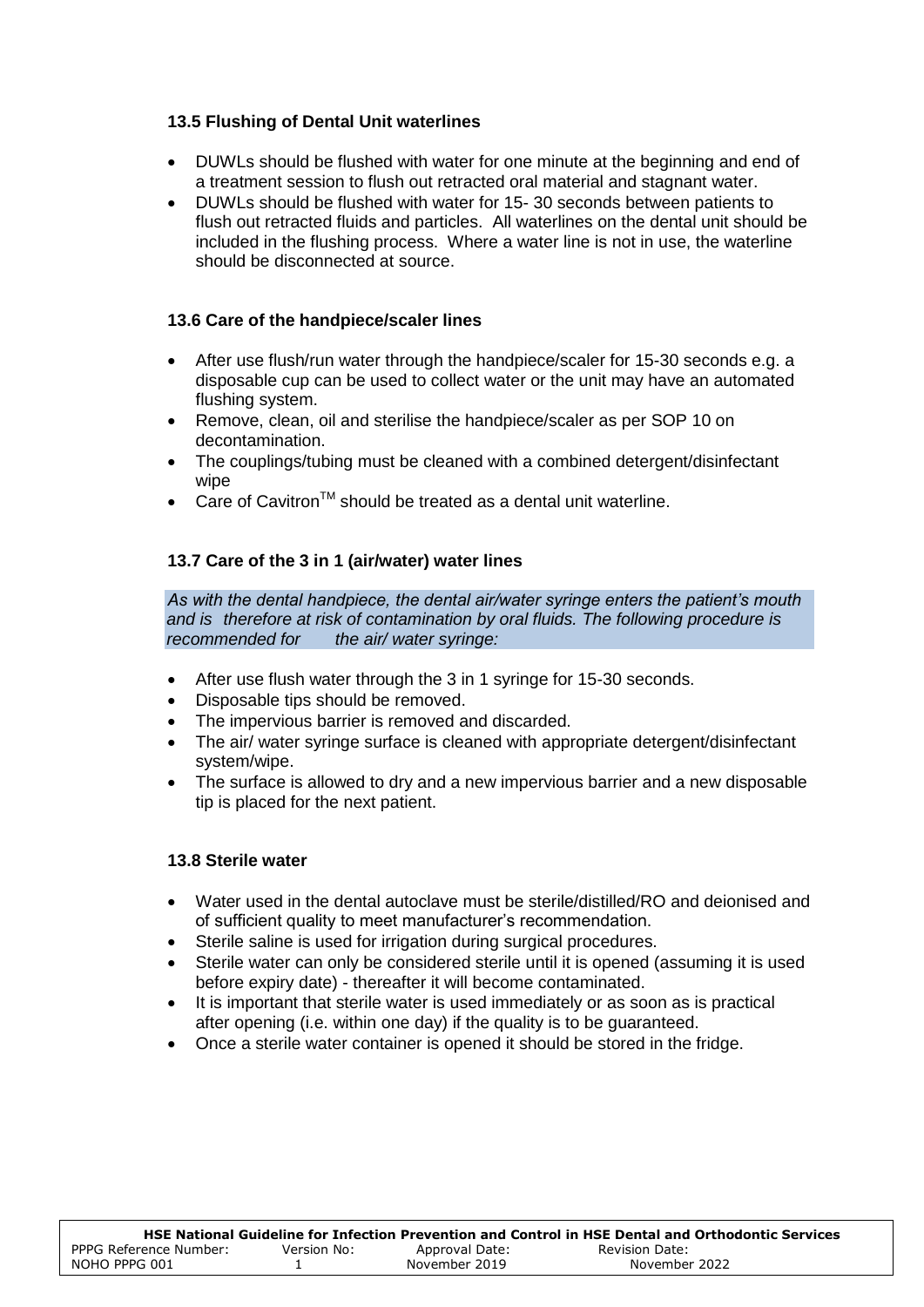#### **13.9 Care of the water distiller**

*Water quality is critical to the decontamination of instruments. Particles and other contaminants must be kept to an absolute minimum. The following procedure will help to keep the water quality up to an adequate standard:*

- Appropriate PPE must be worn; safety goggles, mask, gloves and apron.
- Clean the distiller and associated bottle according to manufacturer instructions.
- Clean the distiller before use. A proprietary cleaner as supplied or recommended by the manufacturer of the distiller should be used. Make sure to rinse well after cleaning.
- Do not leave switched on overnight.
- If possible store distilled water in a glass bottle. Otherwise, put the cap on the plastic container immediately after distilling the water. This will stop bacteria and other agents getting into the water. Keep distilled water in a fridge. Use refrigerated distilled water within 24 hours. This may necessitate using sterile water, after weekends and after the surgery has not been used for a number of days, until enough fresh distilled water has been produced.
- It is critical that the bottle/container used to store distilled water is kept clean.
- Do not allow water to come into contact with electrical connections.
- Water distilled on the premises is not recommended for use during a boil water notice.

#### **13.10 Care of Reverse Osmosis (RO) water unit**

- Always use RO unit according to manufacturer's instructions
- Membranes should be changed as directed or when RO water quality starts to deteriorate.
- RO water quality should be checked weekly by using a conductivity meter which gives a good indication of water quality. The reading should comply with the unit manufacturer's instructions and be documented.
- Always run the RO supply for 20 seconds before using the water at the beginning of the day.
- Always use fresh RO water and do not store the water.
- Staff must ensure that the machine is regularly serviced and validated according to manufacturer's instructions. Evidence of this should be available for inspection.

|                        |             |                | HSE National Guideline for Infection Prevention and Control in HSE Dental and Orthodontic Services |
|------------------------|-------------|----------------|----------------------------------------------------------------------------------------------------|
| PPPG Reference Number: | Version No: | Approval Date: | <b>Revision Date:</b>                                                                              |
| NOHO PPPG 001          |             | November 2019  | November 2022                                                                                      |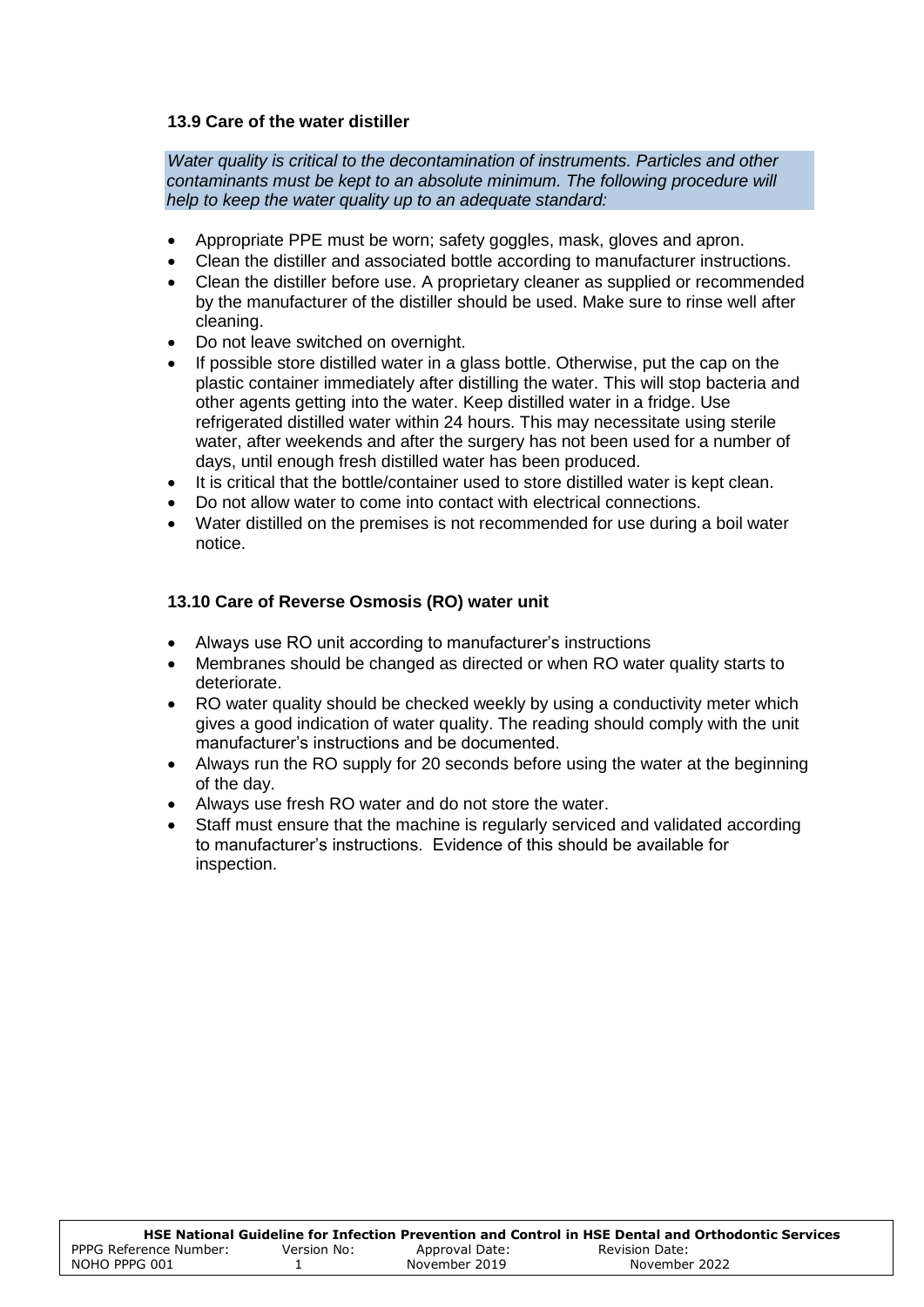#### **13.11 Water (Tap) Flushing Protocol Template for infrequently used dental surgeries**

*In order to ensure the quality and safety of the water supply it is essential that all infrequently used surgery taps must be flushed weekly and especially before use. (See Section 13.1 Summary Table)*

- Run cold tap for three minutes.
- Run hot tap for three minutes once water is hot.
- Mixer tap: run cold side three minutes and hot side 3 minutes.
- A bi-annual temperature test should be performed to ensure cold water is below 20 degrees and hot water is above 50 degrees having run water for 2 minutes.
- Keep a central register of the flushing regimes for each department including frequencies and ensure signed record of the flushing procedure is available in each clinical area.

## **13.12 Boil water**

- A boil water notice when issued to staff and public means that the water is unsafe to drink or for use clinically.
- Patients should rinse with still bottled water/commercially distilled water and these can also be used for hand hygiene.
- Staff can use anti-bacterial hand rubs if hands are not visibly soiled. If visibly soiled, use bottled water with soap for hand washing.
- Use still bottled water/commercially distilled water for rinsing dental impressions and for diluting disinfectant solutions.
- Centres for Disease Control and Prevention (CDC) advise that water is not delivered from the public water system to the patient through any dental equipment. This does not apply if the water source is isolated from the municipal water system (e.g., a separate water reservoir or other water treatment device)
- CDC recommends immuno-compromised patients should be re scheduled during a boil water notice.
- Follow the local water utility's guidance on the flushing of all incoming waterlines from the public water system (e.g. taps, waterlines, and dental equipment). If no local guidance is provided, CDC recommends flushing dental unit waterlines and taps for 1 to 5 minutes before using for patient care. Disinfect DUWL as recommended by manufacturer and change filters in water treatment devices as per manufacturer instructions.
- Further advice can be obtained from the CDC website and [https://www.water.ie/water-supply/water-quality/boil-water-notice/.](https://www.water.ie/water-supply/water-quality/boil-water-notice/)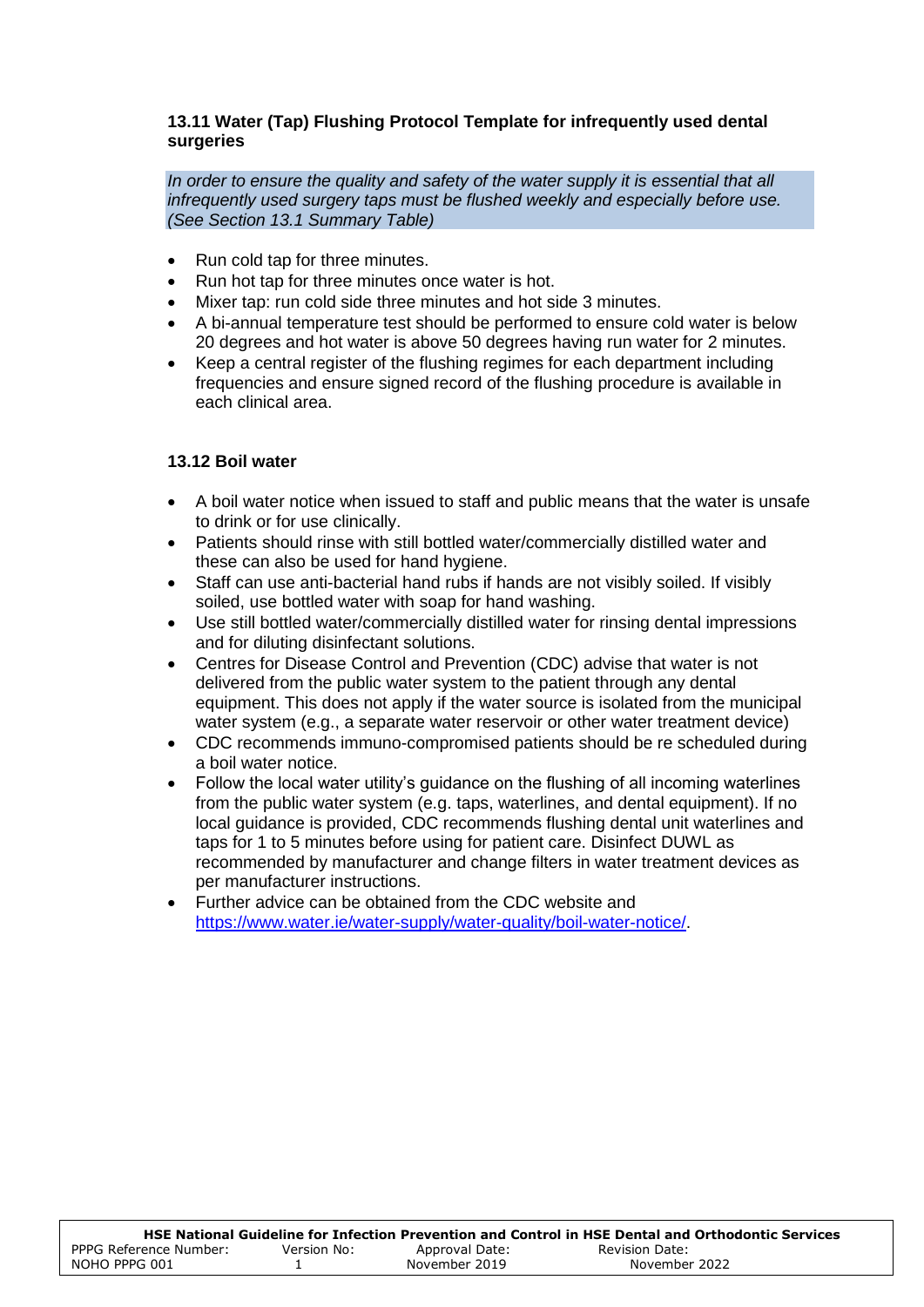# **Appendix XVI Procedure for Testing Dental Unit Waterlines**

**a) Aerobic Heterotrophic Bacterial Count (six monthly)**

# *The following outlines the procedure for testing Dental Unit Waterlines for Aerobic Heterotrophic Bacterial Count if sampling done by clinic staff. This may be carried out by the testing company on your behalf.*

Label sample water bottle (usually 50-100 ml tubes/bottles containing neutraliser supplied by laboratory doing the testing). The labelling information should contain details of each waterline to be sampled, sender's reference, person sampling, date and time of sampling. Waterline disinfection chemicals leave a residue in waterline output water that requires neutralisation prior to determination of bacterial counts (e.g. sodium thiosulphate is used to neutralise chlorine etc.) Therefore the laboratory should be advised of the waterline treatment system in use prior to testing so that they can supply the correct neutraliser as this can influence the result.

- Flush the 3:1 air/water syringe waterline, instrument hose waterline, patient cup filler waterline (where present) and cuspidor rinse waterline (where present) outlets of the dental unit for 2 minutes before collecting water samples.
- Samples taken from clinic source water and either the 3:1 air/water syringe or high speed waterline.
- Wearing gloves open the tube/bottle and collect 20 ml of water from chosen outlet, and holding the bottle at an angle while collecting sample. Close and label sample.
- These water samples should be tested for aerobic heterotrophic bacterial count on R2A agar at 22°C and 37°C following 7 to 10 days incubation. There is no standard in Ireland for aerobic heterotrophic bacterial counts for dental water supply. For dental units, cfu counts below 100 colony forming units (CFUs) per ml of water are considered good. Counts should not exceed 500 CFU/ml.

#### *Pseudomonas aeruginosa*

The *Pseudomonas aeruginosa* test should be carried out at the same time as the aerobic heterotrophic counts test (six monthly). The *Pseudomonas aeruginosa* test should be carried out in the first year of accredited laboratory testing. If both annual results are negative it does not need to be repeated the following year and testing from then on will be *Legionella* tests and aerobic heterotrophic culture tests.